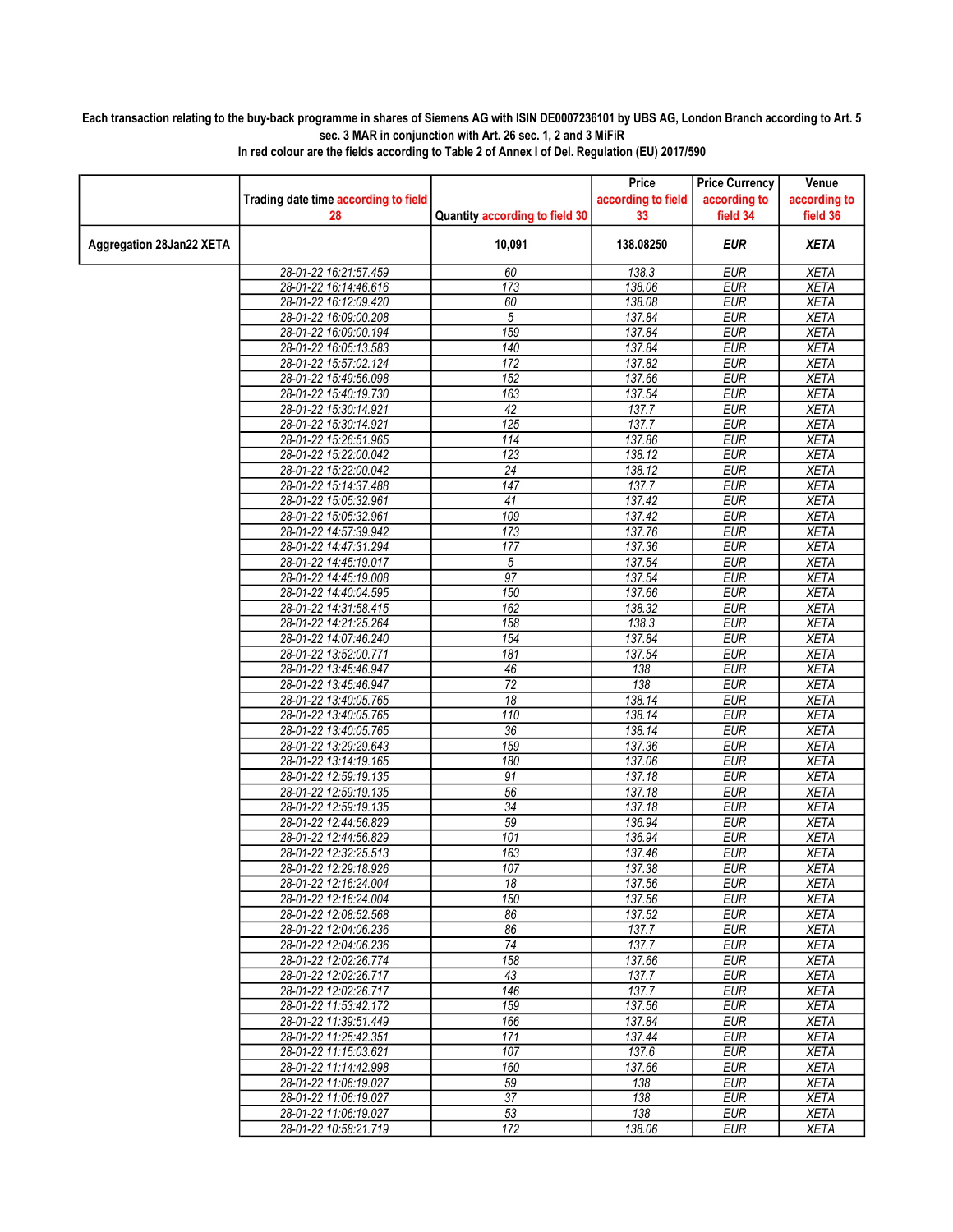| 28-01-22 10:54:59.834 | 38  | 137.86 | <b>EUR</b> | <b>XETA</b> |
|-----------------------|-----|--------|------------|-------------|
| 28-01-22 10:54:59.834 | 119 | 137.86 | <b>EUR</b> | <b>XETA</b> |
| 28-01-22 10:51:13.652 | 167 | 137.88 | <b>EUR</b> | <b>XETA</b> |
| 28-01-22 10:41:37.745 | 21  | 137.96 | <b>EUR</b> | <b>XETA</b> |
| 28-01-22 10:41:37.745 | 44  | 137.96 | <b>EUR</b> | <b>XETA</b> |
| 28-01-22 10:41:37.745 | 100 | 137.96 | <b>EUR</b> | <b>XETA</b> |
| 28-01-22 10:28:39.750 | 60  | 138.5  | <b>EUR</b> | <b>XETA</b> |
| 28-01-22 10:28:39.750 | 113 | 138.5  | <b>EUR</b> | <b>XETA</b> |
| 28-01-22 10:18:28.889 | 154 | 138.22 | <b>EUR</b> | <b>XETA</b> |
| 28-01-22 10:10:56.808 | 73  | 138.2  | <b>EUR</b> | <b>XETA</b> |
| 28-01-22 10:10:56.808 | 35  | 138.2  | <b>EUR</b> | <b>XETA</b> |
| 28-01-22 10:05:14.996 | 181 | 138.56 | <b>EUR</b> | <b>XETA</b> |
| 28-01-22 09:54:38.016 | 12  | 138.7  | <b>EUR</b> | <b>XETA</b> |
| 28-01-22 09:54:38.012 | 137 | 138.7  | <b>EUR</b> | <b>XETA</b> |
| 28-01-22 09:43:29.419 | 171 | 138.72 | <b>EUR</b> | <b>XETA</b> |
| 28-01-22 09:31:53.242 | 161 | 139.12 | <b>EUR</b> | <b>XETA</b> |
| 28-01-22 09:21:24.387 | 149 | 139.04 | <b>EUR</b> | <b>XETA</b> |
| 28-01-22 09:10:22.812 | 165 | 138.56 | <b>EUR</b> | <b>XETA</b> |
| 28-01-22 09:03:54.401 | 118 | 138.88 | <b>EUR</b> | <b>XETA</b> |
| 28-01-22 09:01:22.592 | 178 | 138.96 | <b>EUR</b> | <b>XETA</b> |
| 28-01-22 08:51:00.943 | 142 | 139.02 | <b>EUR</b> | <b>XETA</b> |
| 28-01-22 08:51:00.943 | 38  | 139.02 | <b>EUR</b> | <b>XETA</b> |
| 28-01-22 08:43:12.424 | 148 | 138.84 | <b>EUR</b> | <b>XETA</b> |
| 28-01-22 08:35:39.144 | 99  | 138.58 | <b>EUR</b> | <b>XETA</b> |
| 28-01-22 08:35:39.144 | 71  | 138.58 | <b>EUR</b> | <b>XETA</b> |
| 28-01-22 08:31:20.407 | 150 | 138.48 | <b>EUR</b> | <b>XETA</b> |
| 28-01-22 08:24:28.380 | 112 | 138.48 | <b>EUR</b> | <b>XETA</b> |
| 28-01-22 08:24:28.380 | 67  | 138.48 | <b>EUR</b> | <b>XETA</b> |
| 28-01-22 08:21:38.693 | 181 | 138.24 | <b>EUR</b> | <b>XETA</b> |
| 28-01-22 08:20:01.143 | 106 | 138.72 | <b>EUR</b> | <b>XETA</b> |
| 28-01-22 08:19:08.001 | 158 | 139.02 | <b>EUR</b> | <b>XETA</b> |
| 28-01-22 08:16:13.317 | 171 | 139.1  | <b>EUR</b> | <b>XETA</b> |
| 28-01-22 08:10:13.086 | 157 | 139.68 | <b>EUR</b> | <b>XETA</b> |
| 28-01-22 08:07:18.098 | 152 | 139.96 | <b>EUR</b> | <b>XETA</b> |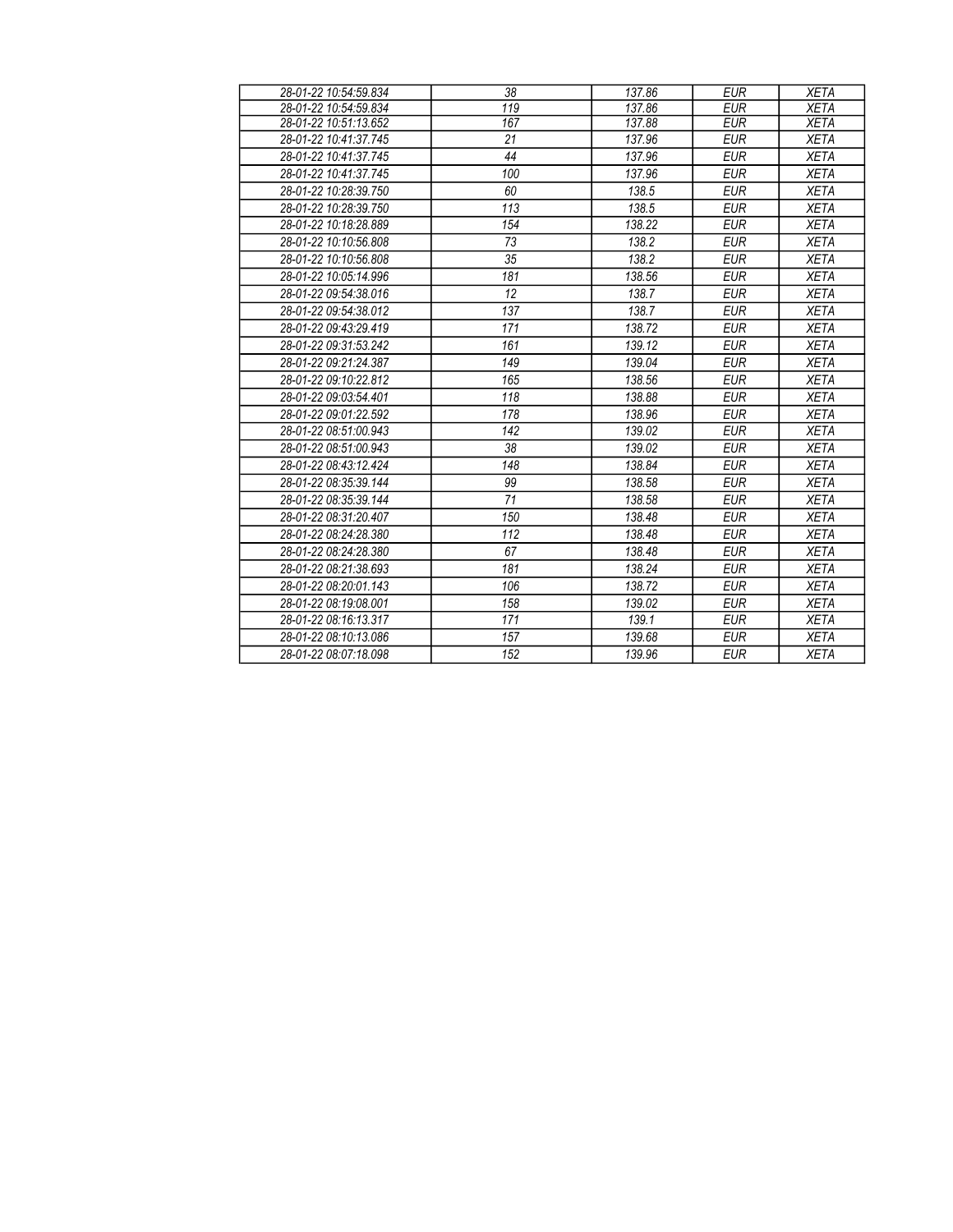## Each order relating to the buy-back programme above according to Art. 5 sec. 3 MAR in conjunction with Art. 25 sec. 1 and 2 MiFiR

In red colour are the fields according to Table 2 of the Annex of Del. Regulation (EU) 2017/580; alternatively you may report the

| Date and Time according to field 9 | <b>Segment MIC code</b><br>according to field 16 | <b>Transaction price</b><br>according to field 28 | <b>Price currency according</b><br>to field 29 | <b>Buy-sell indicator</b><br>according to field 32 |
|------------------------------------|--------------------------------------------------|---------------------------------------------------|------------------------------------------------|----------------------------------------------------|
| 28-01-22 16:21:57.459              | <b>XETA</b>                                      | 138.3                                             | <b>EUR</b>                                     | <b>BUY</b>                                         |
| 28-01-22 16:14:46.616              | <b>XETA</b>                                      | 138.06                                            | <b>EUR</b>                                     | <b>BUY</b>                                         |
| 28-01-22 16:12:09.420              | <b>XETA</b>                                      | 138.08                                            | <b>EUR</b>                                     | <b>BUY</b>                                         |
| 28-01-22 16:09:00.208              | <b>XETA</b>                                      | 137.84                                            | <b>EUR</b>                                     | <b>BUY</b>                                         |
| 28-01-22 16:09:00.194              | <b>XETA</b>                                      | 137.84                                            | <b>EUR</b>                                     | <b>BUY</b>                                         |
| 28-01-22 16:05:13.583              | <b>XETA</b>                                      | 137.84                                            | <b>EUR</b>                                     | <b>BUY</b>                                         |
| 28-01-22 15:57:02.124              | <b>XETA</b>                                      | 137.82                                            | <b>EUR</b>                                     | <b>BUY</b>                                         |
| 28-01-22 15:49:56.098              | <b>XETA</b>                                      | 137.66                                            | <b>EUR</b>                                     | <b>BUY</b>                                         |
| 28-01-22 15:40:19.730              | <b>XETA</b>                                      | 137.54                                            | <b>EUR</b>                                     | <b>BUY</b>                                         |
| 28-01-22 15:30:14.921              | <b>XETA</b>                                      | 137.7                                             | <b>EUR</b>                                     | <b>BUY</b>                                         |
| 28-01-22 15:30:14.921              | <b>XETA</b>                                      | 137.7                                             | <b>EUR</b>                                     | <b>BUY</b>                                         |
| 28-01-22 15:26:51.965              | <b>XETA</b>                                      | 137.86                                            | <b>EUR</b>                                     | <b>BUY</b>                                         |
| 28-01-22 15:22:00.042              | <b>XETA</b>                                      | 138.12                                            | <b>EUR</b>                                     | <b>BUY</b>                                         |
| 28-01-22 15:22:00.042              | <b>XETA</b>                                      | 138.12                                            | <b>EUR</b>                                     | <b>BUY</b>                                         |
| 28-01-22 15:14:37.488              | <b>XETA</b>                                      | 137.7                                             | <b>EUR</b>                                     | <b>BUY</b>                                         |
| 28-01-22 15:05:32.961              | <b>XETA</b>                                      | 137.42                                            | <b>EUR</b>                                     | <b>BUY</b>                                         |
| 28-01-22 15:05:32.961              | <b>XETA</b>                                      | 137.42                                            | <b>EUR</b>                                     | <b>BUY</b>                                         |
| 28-01-22 14:57:39.942              | <b>XETA</b>                                      | 137.76                                            | <b>EUR</b>                                     | <b>BUY</b>                                         |
| 28-01-22 14:47:31.294              | <b>XETA</b>                                      | 137.36                                            | <b>EUR</b>                                     | <b>BUY</b>                                         |
| 28-01-22 14:45:19.017              | <b>XETA</b>                                      | 137.54                                            | <b>EUR</b>                                     | <b>BUY</b>                                         |
| 28-01-22 14:45:19.008              | <b>XETA</b>                                      | 137.54                                            | <b>EUR</b>                                     | <b>BUY</b>                                         |
| 28-01-22 14:40:04.595              | <b>XETA</b>                                      | 137.66                                            | <b>EUR</b>                                     | <b>BUY</b>                                         |
| 28-01-22 14:31:58.415              | <b>XETA</b>                                      | 138.32                                            | <b>EUR</b>                                     | <b>BUY</b>                                         |
| 28-01-22 14:21:25.264              | <b>XETA</b>                                      | 138.3                                             | <b>EUR</b>                                     | <b>BUY</b>                                         |
| 28-01-22 14:07:46.240              | <b>XETA</b>                                      | 137.84                                            | <b>EUR</b>                                     | <b>BUY</b>                                         |
| 28-01-22 13:52:00.771              | <b>XETA</b>                                      | 137.54                                            | <b>EUR</b>                                     | <b>BUY</b>                                         |
| 28-01-22 13:45:46.947              | <b>XETA</b>                                      | 138                                               | <b>EUR</b>                                     | <b>BUY</b>                                         |
| 28-01-22 13:45:46.947              | <b>XETA</b>                                      | $\overline{138}$                                  | <b>EUR</b>                                     | <b>BUY</b>                                         |
| 28-01-22 13:40:05.765              | <b>XETA</b>                                      | 138.14                                            | <b>EUR</b>                                     | <b>BUY</b>                                         |
| 28-01-22 13:40:05.765              | <b>XETA</b>                                      | 138.14                                            | <b>EUR</b>                                     | <b>BUY</b>                                         |
| 28-01-22 13:40:05.765              | <b>XETA</b>                                      | 138.14                                            | <b>EUR</b>                                     | <b>BUY</b>                                         |
| 28-01-22 13:29:29.643              | <b>XETA</b>                                      | 137.36                                            | <b>EUR</b>                                     | <b>BUY</b>                                         |
| 28-01-22 13:14:19.165              | <b>XETA</b>                                      | 137.06                                            | <b>EUR</b>                                     | <b>BUY</b>                                         |
| 28-01-22 12:59:19.135              | <b>XETA</b>                                      | 137.18                                            | <b>EUR</b>                                     | <b>BUY</b>                                         |
| 28-01-22 12:59:19.135              | <b>XETA</b>                                      | 137.18                                            | <b>EUR</b>                                     | <b>BUY</b>                                         |
| 28-01-22 12:59:19.135              | <b>XETA</b>                                      | 137.18                                            | <b>EUR</b>                                     | <b>BUY</b>                                         |
| 28-01-22 12:44:56.829              | <b>XETA</b>                                      | 136.94                                            | <b>EUR</b>                                     | <b>BUY</b>                                         |
| 28-01-22 12:44:56.829              | <b>XETA</b>                                      | 136.94                                            | <b>EUR</b>                                     | <b>BUY</b>                                         |
| 28-01-22 12:32:25.513              | <b>XETA</b>                                      | 137.46                                            | <b>EUR</b>                                     | <b>BUY</b>                                         |
| 28-01-22 12:29:18.926              | <b>XETA</b>                                      | 137.38                                            | <b>EUR</b>                                     | <b>BUY</b>                                         |
| 28-01-22 12:16:24.004              | <b>XETA</b>                                      | 137.56                                            | <b>EUR</b>                                     | <b>BUY</b>                                         |
| 28-01-22 12:16:24.004              | <b>XETA</b>                                      | 137.56                                            | <b>EUR</b>                                     | <b>BUY</b>                                         |
| 28-01-22 12:08:52.568              | <b>XETA</b>                                      | 137.52                                            | <b>EUR</b>                                     | <b>BUY</b>                                         |
| 28-01-22 12:04:06.236              | <b>XETA</b>                                      | 137.7                                             | <b>EUR</b>                                     | <b>BUY</b>                                         |
| 28-01-22 12:04:06.236              | <b>XETA</b>                                      | 137.7                                             | <b>EUR</b>                                     | <b>BUY</b>                                         |
| 28-01-22 12:02:26.774              | <b>XETA</b>                                      | 137.66                                            | <b>EUR</b>                                     | <b>BUY</b>                                         |
| 28-01-22 12:02:26.717              | <b>XETA</b>                                      | 137.7                                             | <b>EUR</b>                                     | <b>BUY</b>                                         |
| 28-01-22 12:02:26.717              | <b>XETA</b>                                      | 137.7                                             | <b>EUR</b>                                     | <b>BUY</b>                                         |